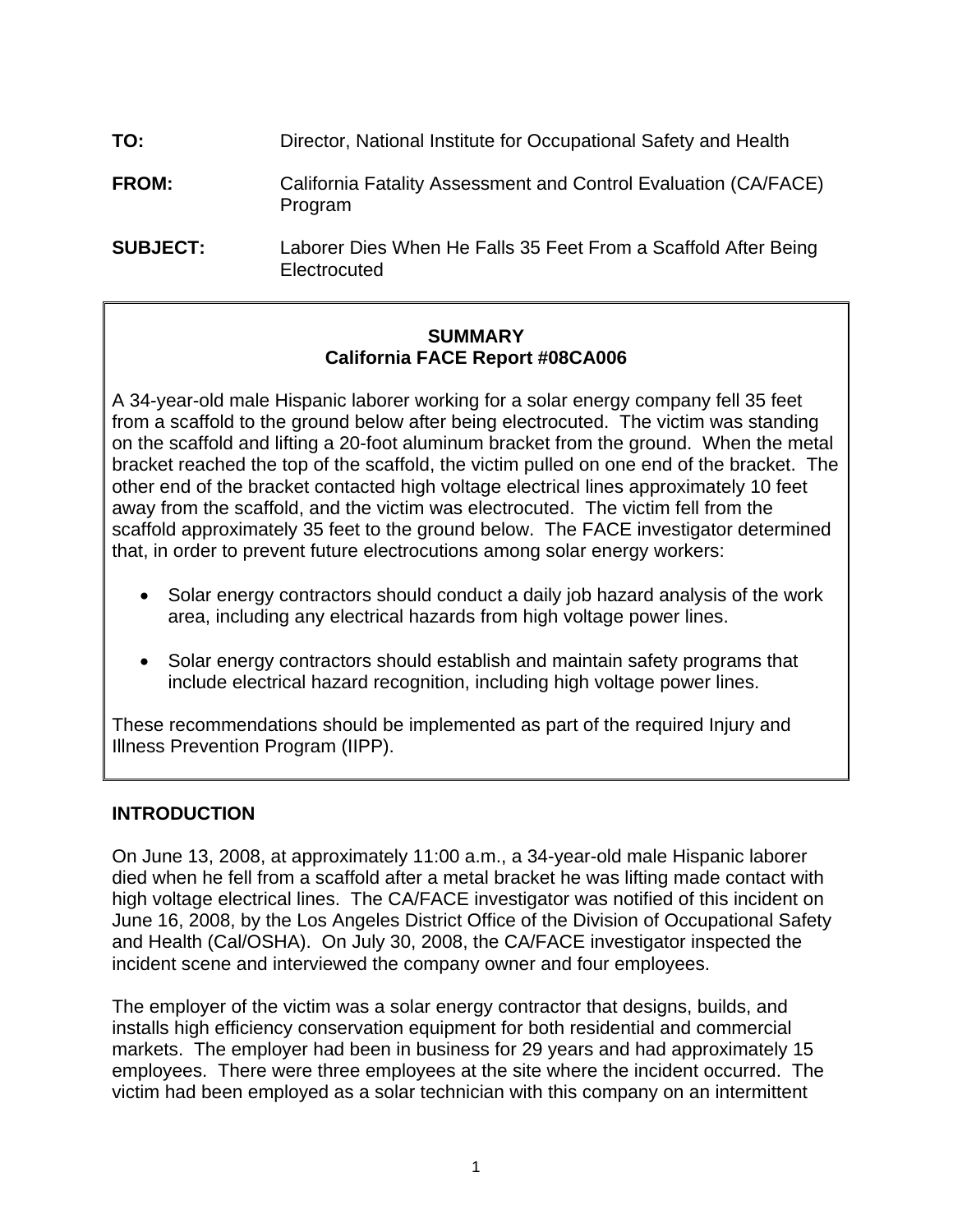basis for about two years. The victim was born in Guatemala and had been in the United States for about five years. He had a third grade education and spoke only Spanish. Most routine job and safety instructions between the company supervisors and the victim were in Spanish.

The employer of the victim had a safety program and a written IIPP. There were written safe work procedures for most tasks including lifting materials, however only some of the safe work procedures were in Spanish. Safety meetings were held weekly and were documented. The company had a formal training program that was usually conducted in a classroom setting with solar equipment manufacturer representatives, or by on-thejob-training (OJT) from experienced solar technicians. The safety meetings and training were held in both English and Spanish by bilingual instructors, and records of training were maintained. Employee proficiency after training was measured through on the job demonstration of their skills. The training program on solar equipment installations covered the safety hazards for the electrical feeds into the solar system, but did not include hazard recognition and safe work procedures in the vicinity of high voltage electrical lines.

# **INVESTIGATION**

The site of the incident was a three-story commercial building that was under construction. Utility power poles with 4,800 voltage power lines were located at the rear of the building approximately 10 feet away from the roof where the solar installation was to be performed. On the day of the incident, the victim and two co-workers were sent by their supervisor to the building site to strap a solar hot water tank to the roof of the building. The strapping material was an aluminum channel bracket that measured approximately 20 feet in length, and weighed approximately 20 pounds. The crew climbed an existing scaffold that was in place at the rear exterior of the building, and a rope was secured to the metal bracket on the ground. The victim was standing on the top of the scaffold and raised the bracket from the ground with the rope. As the victim pulled the bracket to the top of the building, he turned the bracket to a horizontal position with his back towards the nearby power lines. One end of the bracket made contact with the high voltage power lines sending electric current through the victim. The victim fell off the scaffold approximately 35 feet to the ground below. Emergency response personnel transported the victim to the local hospital where he died the following day.

# **CAUSE OF DEATH**

The cause of death according to the death certificate was multiple traumatic injuries and electrocution.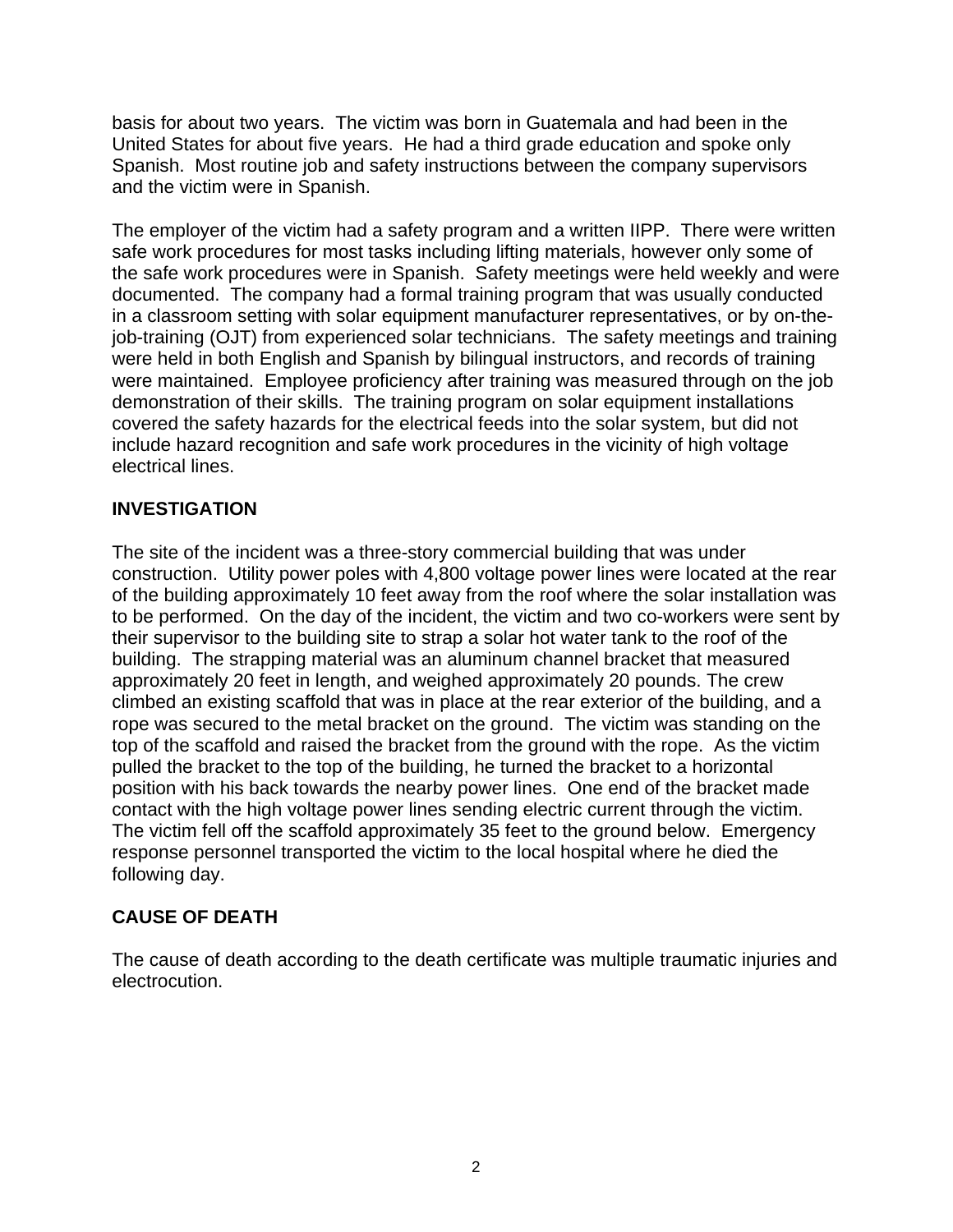# **RECOMMENDATIONS / DISCUSSION**

#### **Recommendation #1: Solar contractors should conduct a daily job hazard analysis of the work area, including any electrical hazards from high voltage power lines.**

Discussion: When installing solar equipment on roofs, workers may use conductive equipment that can come into contact with nearby high voltage power lines. In this incident, a high voltage power line was located about 10 feet from the scaffold and roof edge. The twenty-foot long metal bracket, as it was being lifted, easily spanned the distance between the scaffold and the power line. A daily job hazard analysis would have identified the risk of the metal bracket contacting the high voltage power line, and safe work procedures could have been implemented to bring the bracket to the roof. The metal bracket could have been cut into smaller sections on the ground and then brought to the roof, or a different means of roof access could have been used.

#### **Recommendation #2**: **Solar contractors should establish and maintain safety programs that include electrical hazard recognition, including high voltage power lines.**

Discussion: The growing demand for solar energy may require installation of solar heaters and energy systems on rooftops in proximity to high voltage power lines. Solar contractor employees should be aware of the risks of electrocution when working in the vicinity of high voltage power lines. In this instance, the victim did not receive specific training on hazard recognition and safety procedures when installing solar equipment in the vicinity of high voltage power lines. Had the victim been aware of the risk of the nearby high voltage power line, he may have taken steps to modify his work procedures to ensure that there was no risk of contact by the metal bracket. A safety training and testing program on hazard recognition that gives employees the ability to identify a condition or behavior that could cause serious injury should be given:

- To all new employees;
- To all employees given new job assignments for which training has not previously been received;
- Whenever new substances, processes, procedures or equipment are introduced to the workplace and represent a new hazard;
- Whenever the employer is made aware of a new or previously unrecognized hazard; and
- Supervisors should familiarize themselves with the safety and health hazards to which employees under their immediate direction and control may be exposed.

In addition, the safety training should be given in a language and literacy level that employees can understand.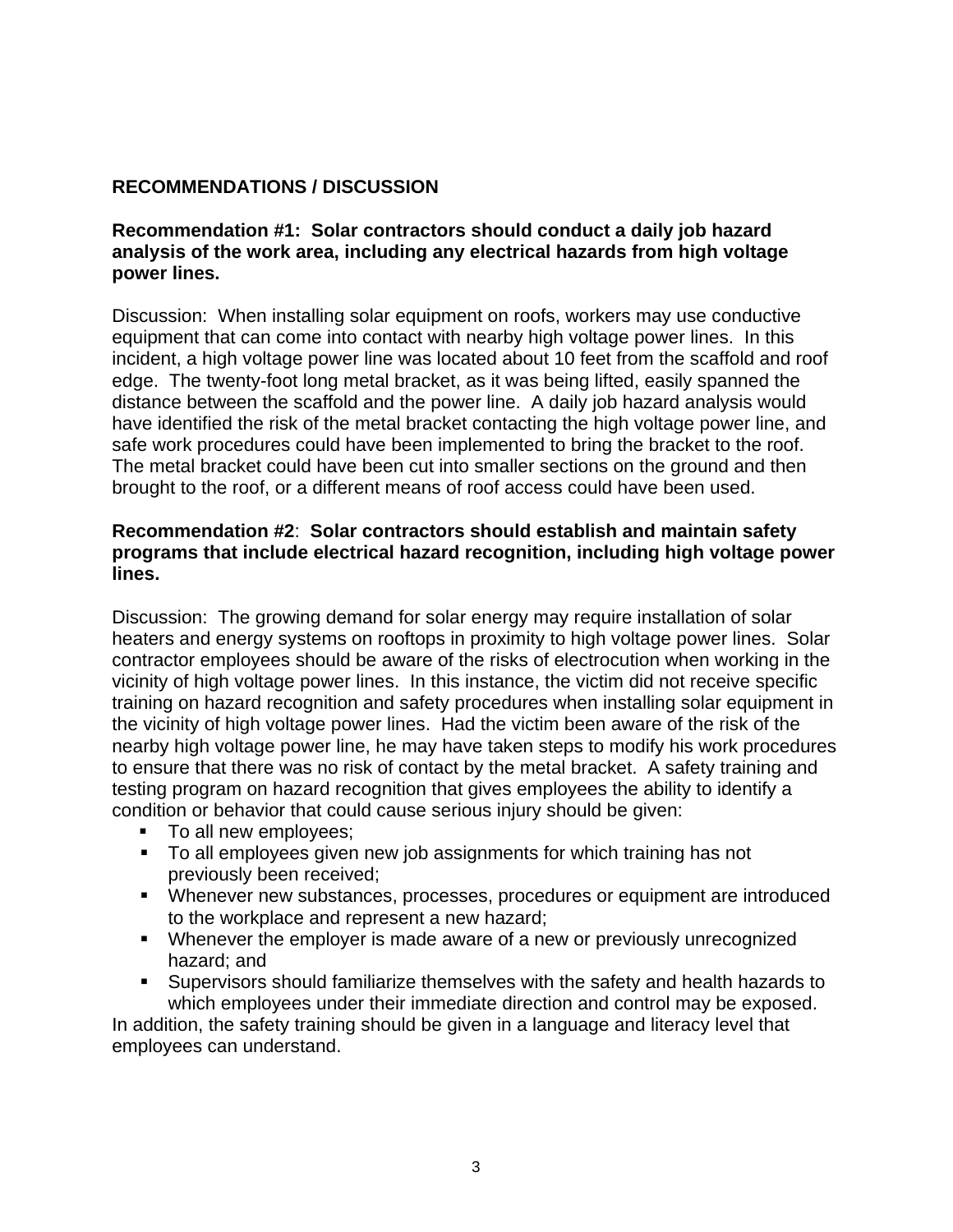## **References:**

California Code of Regulations: Vol. 9, Title 8, Subchapter 4. Construction Safety Orders, Article 3. General §1511. General Safety Precautions. §1518. Protection from Electric Shock.

Subchapter 5. Electrical Safety Orders, Group 2. High-Voltage Electrical Safety Orders, Article 37. Provisions for Preventing Accidents Due to Proximity to Overhead Lines (Formerly Article 86) §2946.

# **EXHIBITS:**



**Exhibit 1. The high voltage lines in relation to the building under construction.** 



**Exhibit 2. The top of the building under construction where the victim was working.**